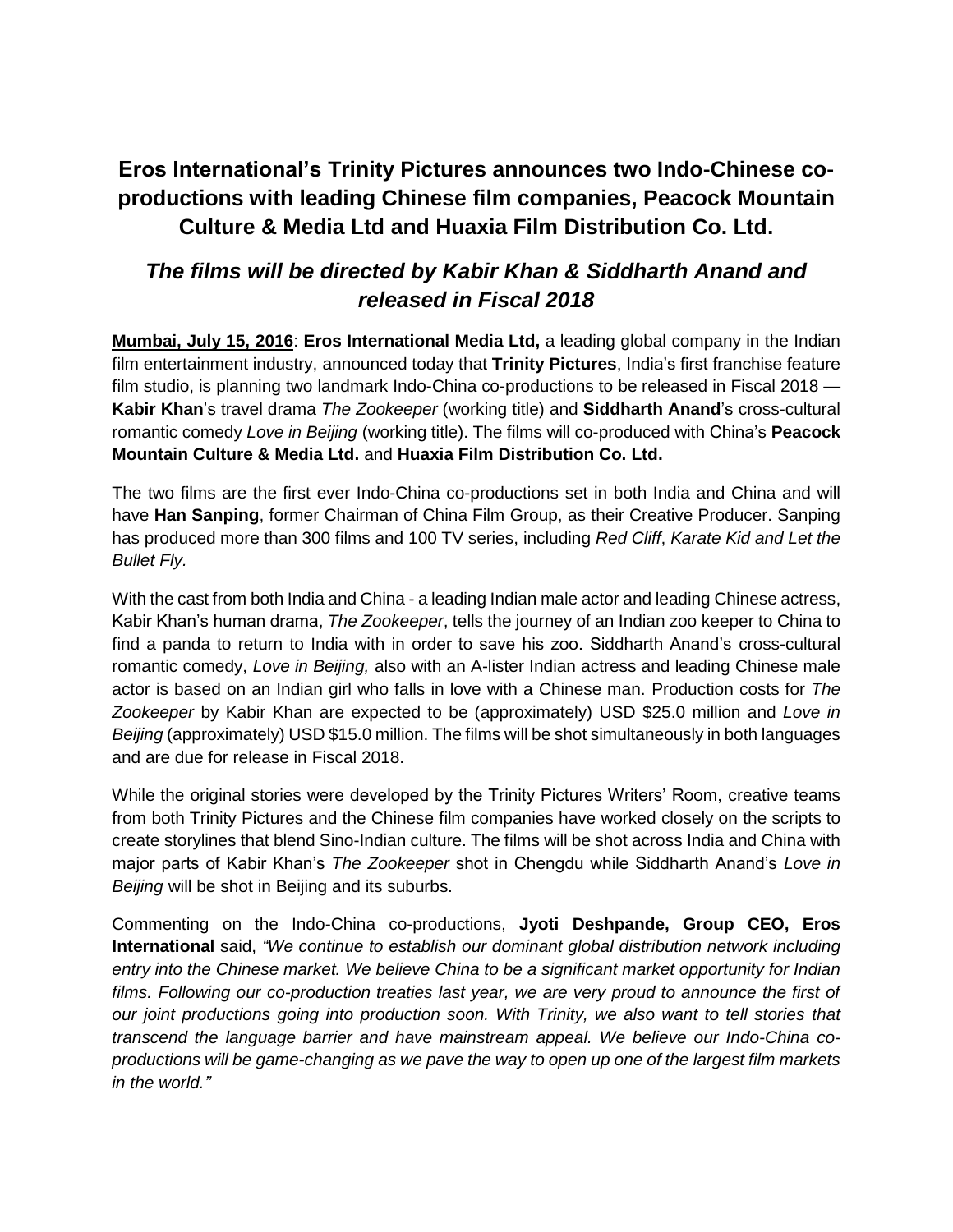**Ajit Thakur, CEO, Trinity Pictures** added, "*It's a revolutionary milestone for Indian cinema as Eros' Trinity Pictures becomes the first Indian studio to collaborate with China's Huaxia Film Distribution Co. Ltd and Peacock Mountain Culture & Media Ltd and deliver our vision for a truly global film. Having two acclaimed directors like Kabir Khan and Siddharth Anand on board with us, is a big leap towards opening one of the biggest and the fastest growing film markets in the world. With these co-productions being shot in both languages, we hope to present compelling*  film content, weaving in the socio-cultural worlds of both countries, which should appeal to the *massive Sino-Indian market*".

**Creative Producer, Han Sanping** said, *"Creating an entertaining movie for two of the biggest markets in the world is a big challenge. But having good creative people from both India and China working together we are sure to be successful. "*

**Allen Liu, Partner, Peacock Mountain added on the association,** *"It's exciting to finally pull the curtains over the efforts from writers from both India and China side. Getting the right and the organic story was one of the most important aspect for both the teams from beginning. Hope the movie shapes up to be a true co-production".*

**Director Kabir Khan** commented, "*It's an exciting challenge to shoot the film in two languages, a first for me and creating a whole new world of completely unique characters. There is tremendous potential with similarities in art and culture and I hope to present a film that will be a complete package and will combine the ethos of both the countries*."

**Director Siddharth Anand** said, "*I am thrilled to be part of a film that will cater to a much wider audience, span new geographies and reach new territories. We are working on a story and creating characters that should resonate with audiences in both markets*."

Last year, Eros International signed memorandums with leading Chinese state owned film companies China Film Group Corp, Shanghai Film Group and Fudan University for the exploitation of intellectual property rights as well as to develop, co-produce and distribute Indo-China films across all platforms in both countries during Indian Prime Minister Narendra Modi's state visit to China.

As per PwC Outlook 2016, China is expected to overtake the US box office in 2016 growing to \$10.3 billion. In 2015, the box office grew to \$6.3 billion marking a 49% year on year growth. In comparison, the US box office is expected to contract from \$10.3 billion to \$10 billion next year, with Hollywood's share of the Chinese box office slipping to 38.4% in 2015 from 45.5% in 2014. In early 2014, China had just under 19,000 screens and by end of 2015, that number grew to almost 32,000. Overall, China is propelling Asia-Pacific's growth (including Indonesia, Malaysia) with box office revenue across Asia-Pacific expected to grow to \$21.11 billion by 2020 and thus continue to emerge as important growth markets for Bollywood.